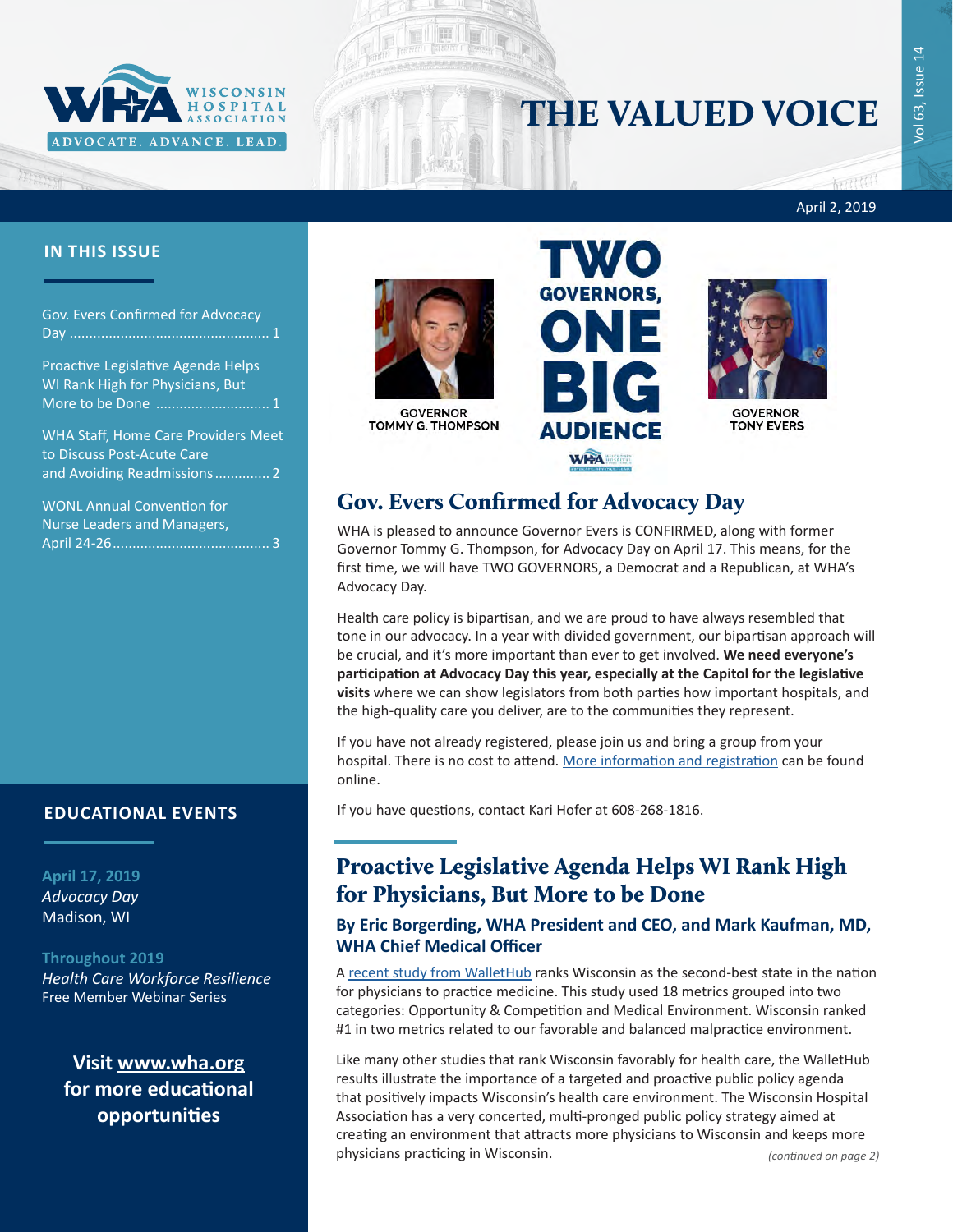<span id="page-1-0"></span>*(Proactive Legislative Agenda Helps WI Rank High for Physicians, But More to be Done. . . Continued from page 1)*

We have enacted and [sustained a rational, balanced and fair medical malpractice](https://www.wha.org/MediaRoom/WHAPressReleases/2018/WHAstatement6-27-18medliability)  [environment](https://www.wha.org/MediaRoom/WHAPressReleases/2018/WHAstatement6-27-18medliability) that, frankly, probably attracts more doctors to Wisconsin than trial lawyers. We have enacted policies here that encourage and, equally important, protect in the courtroom care improvement work of hospitals and physicians. These types of policies are important when recruiting physicians to come to Wisconsin, especially from states where ads for trial lawyers touting mega malpractice payouts are seemingly ubiquitous.

*Eric Borgerding Mark Kaufman* 

In Wisconsin, we're leveraging public policy to help foster better health care, and it's working. Wisconsin [consistently ranks](https://www.wha.org/MediaRoom/WHAPressReleases/2018/WHArelease-AHRQrankings_09-24-2018) as having one of the best and safest health care systems in the country. This performance, and now reputation, is attractive to

physicians. We also have very high levels of people covered by health insurance; in fact, we have one of the [lowest uninsured](https://www.census.gov/library/visualizations/interactive/health-insurance-coverage.html)  [rates](https://www.census.gov/library/visualizations/interactive/health-insurance-coverage.html) in the country, which leads to greater access to care. This is largely due to public policies we've enacted to make health insurance coverage available and [more affordable](https://www.wha.org/MediaRoom/WHAPressReleases/2018/WHAstatement7-29-18govhealthcarestabilityplan) to every person in the state.

Wisconsin is also investing in medical education, including expanding our medical school capacity and greatly increasing our [post-graduate residency opportunities](https://www.wha.org/MediaRoom/WHAPressReleases/2018/WHAnr5-11-18GMEgrants). Once out of school and in full practice, we are streamlining and expediting licensure for [physicians](https://www.wha.org/Home/Common-PDFs/nr12-14-15licensureCompact) so they can take care of patients in multiple settings using the latest in telehealth technology. These and many other attributes are why Wisconsin ranks highly in so many national health care surveys.

But, there is more to be done. WHA is working hard to make Wisconsin an even better place for physicians to practice medicine and provide high quality and affordable care to patients. WHA's 2019 physician-specific advocacy priorities include advancing telemedicine, improving physician well-being, reducing the regulatory burden on physicians, expanding graduate medical education residency slots, and increasing Medicaid physician reimbursement.

We are also ramping up our educational offerings, including adding this year a new, and very well received, senior physician leader track to our Physician Leadership Development Conference in Kohler (now in its 14th year). This year, we are also addressing caregiver resiliency, partnering with Duke Health and the Wisconsin Medical Society to offer a monthly webinar [series](http://www.whareg4.org/WorkforceResilience/) aimed at providing common sense, actionable education and strategies for all members of the health care team. Some 800 people and groups are participating in this great program every month.

These are all elements of WHA's intentional and ongoing strategy to make Wisconsin an attractive place for talented and dedicated professionals to pursue a fulfilling career…*caring for patients*. More to be done, more to come.

# WHA Staff, Home Care Providers Meet to Discuss Post-Acute Care and Avoiding Readmissions

At the invitation of the Wisconsin Chapter of the Home Care Association of America (HCAOA), WHA Vice President of Policy Development Laura Rose met with the Chapter's Board of Directors at its meeting on March 28 in Madison. Home care agencies provide services to assist clients with activities of daily living including personal hygiene, medication reminders, assistance with housekeeping, meal preparation, shopping and companionship. These services, which are generally private pay, assist clients in maintaining independence while living in the community, but may also be used by patients to assist with their post-acute care after hospital discharge.

Rose, who leads WHA's policy work in post-acute care, was asked to share ways that home care providers could support transitions of care for hospitalized home care clients. WHA's Post-Acute Work Group members suggested conveying the following key messages to the HCAOA Board:

- It is necessary to find ways for hospital discharge planners and home care staff to exchange up-to-date patient information, preferably through an electronic health information exchange platform.
- It would be helpful if the manager of the home care agency serving the patient could come to the hospital to evaluate the patient's care needs and determine if these needs are within the agency's scope of practice.
- Home care agencies could be invited to the hospital to provide information to the hospital care coordination staff about the services available through home care agencies.

The HCAOA Board expressed interest in pursuing further connections with hospital staff to provide additional information about the services they can provide at the time of care transitions, which may ultimately help prevent hospital readmissions.